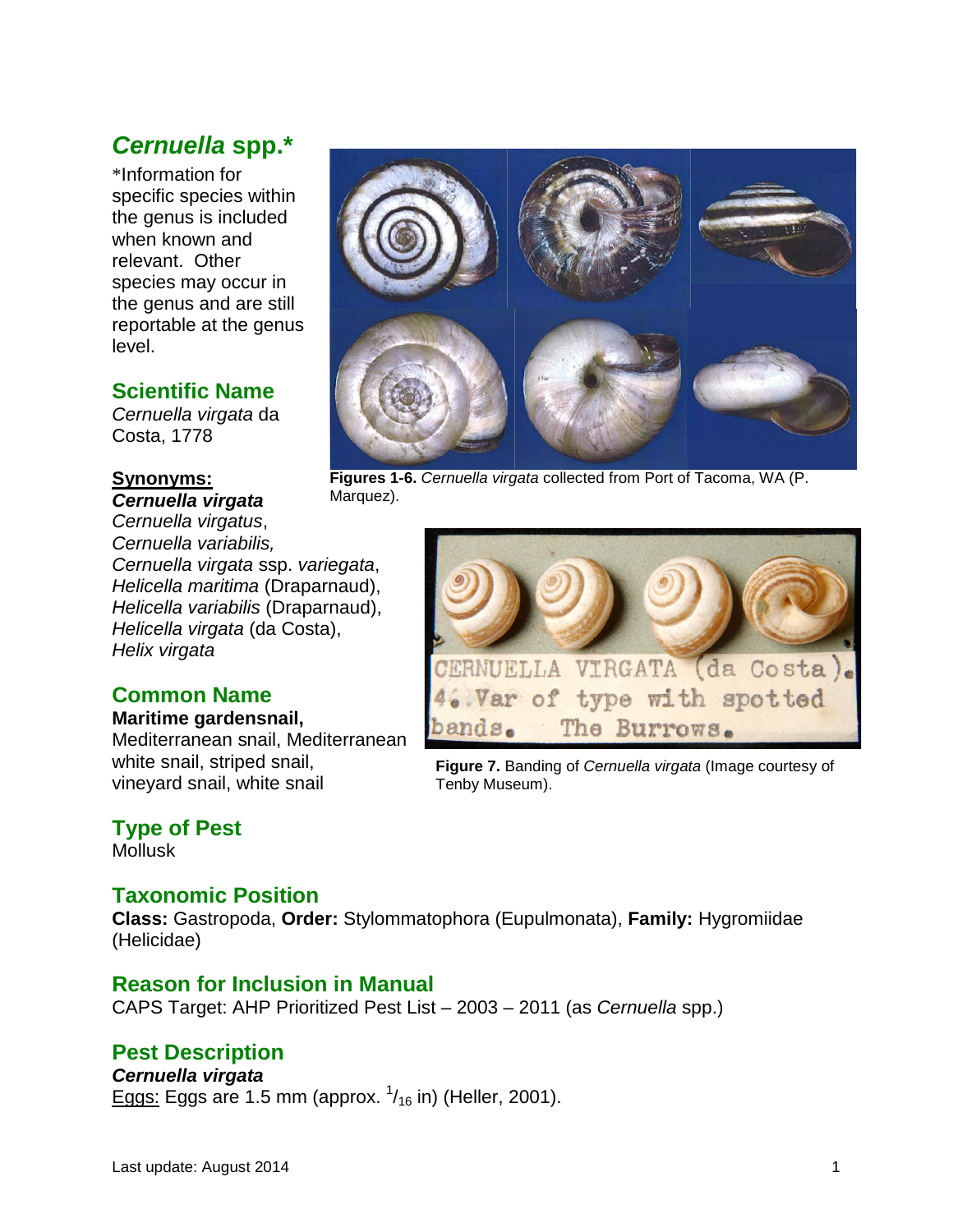Adults: The maritime garden snail is relatively small and is characterized by prominent spiral banding on the shell (Figs. 1 to 8). The shell of *C. virgata* is globose-depressed and white or yellowish-white in color with dark-brown bands or spots. Snail size is 6 to 19 mm (approx.  $^{1}\!/_{4}$  to  $^{3}\!/_{4}$ in) high x 8 to 25 mm (approx.  $\frac{5}{16}$  to 1 in) wide. Shell size and banding patterns are reported to vary widely geographically throughout Southeastern Australia (Baker, 1988). Size has been demonstrated as inversely proportional to population density (Baker, 1988). *Cernuella virgata* is considered polymorphic; banded and unbanded (more common) morphs have been found throughout Australia. Relative frequencies of each morph are likely correlated with site-specific factors such as predator pressure (Baker, 1988).

Shell description: Maximum dimension is usually about 10 mm (approx.  $\frac{3}{8}$  in) in diameter, but can be up to 25 mm (approx. 1 in). Shell is solid, globular helicoid, with a convex spire of 5 to 7 whorls that



**Figure 8.** Image of shell illustrating polymorphic shell colors compared to Figure 1 (Image courtesy of James D. Young, USDA APHIS PPQ, Bugwood.org).



**Figure 9.** *Cernuella virgata* collected from Port of Tacoma, WA (P. Marquez).

are somewhat convex, producing moderate sutures. Whorl outline is quite rounded. Shell sculpture consists primarily of faint axial growth lines that may be somewhat accentuated if the shell was broken during growth; no axial or spiral ribbing, is present, nor is there evidence of spiral striation.

Shell aperture rounded, with a thickened apertural rib just inside the lip (in adult specimens only). Apertural lip may be darkened brown to bright red, the apertural rib may be white to red. Juvenile and immature shells lack any apertural coloration. Umbilicus moderately large and deep; in some populations the apertural lip may flare when fully adult, partially obscuring the umbilicus. Color is highly variable, from white or cream, with or without dark or light brown spiral banding.

This species is polymorphic with regard to shell-banding patterns. The color can be completely white to having multiple dark bands (Baker, 2002). Other descriptions of this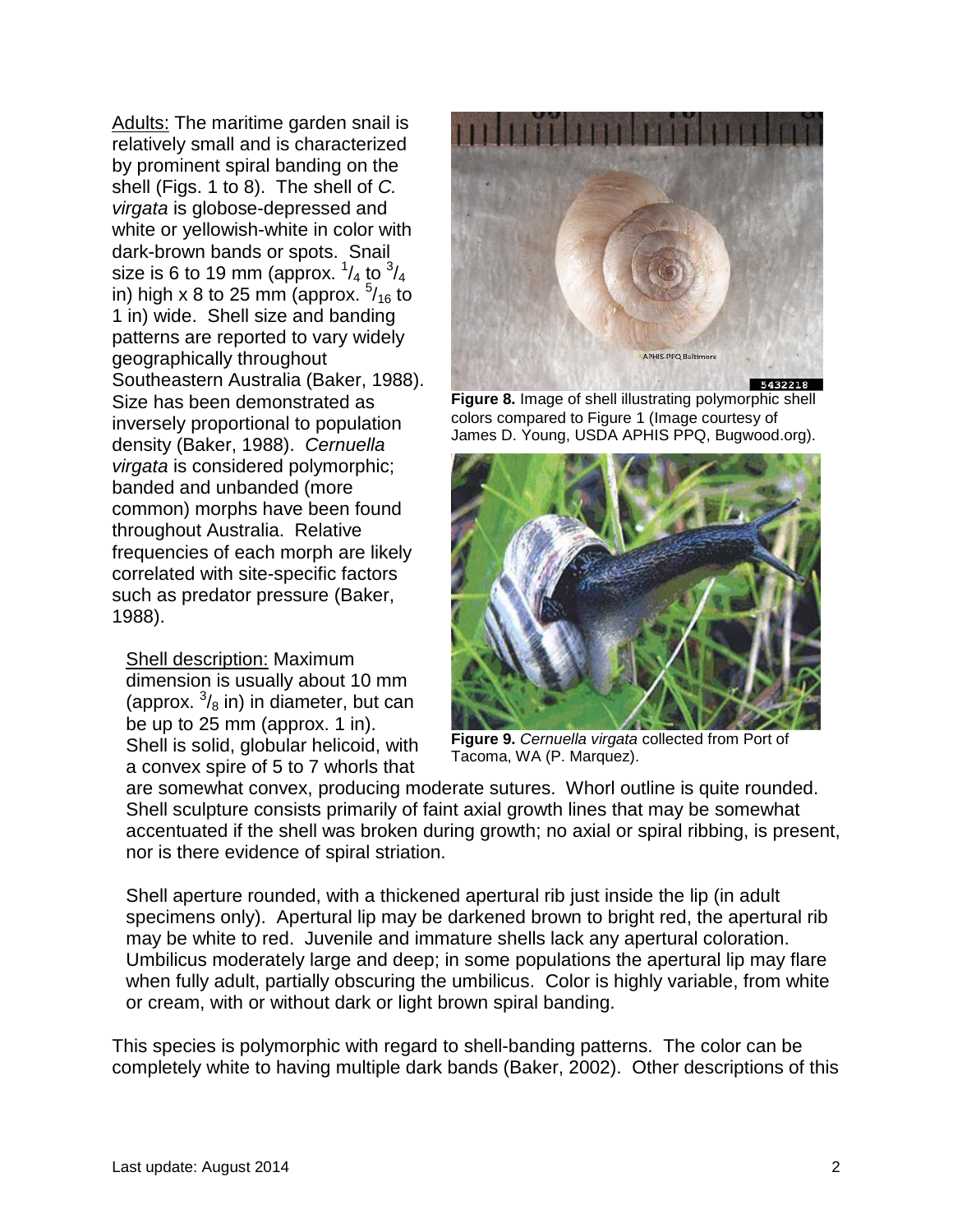species can be found in Kerney and Cameron (1979), Gittenberger (1993), and Burke (2013).

## **Biology and Ecology**

*Cernuella* spp. are semelparous (mating only once before they die) (Heller, 2001). *Cernuella* spp. have the potential to produce 60 eggs per clutch and up to 40 clutches per year (White-McLean, 2011).

Snails in this family spend much of their time in a dormant state. This usually occurs daily during the winter, lasting for a few hours at a time. During the summer when conditions are dry, aestivation can last for days to weeks (Pomeroy, 1968). This allows the species to endure long periods of warmth, light, and dryness (Godan, 1983). Estivation usually occurs in conspicuous positions, often in direct sunlight and high heights (up to 11 m (36 ft) from the ground). When aestivating, they can be found on grass stems, tree trunks, posts, or other places. In South Australia temperatures usually limit activity to no more than a few hours at a time (Pomeroy, 1968).

#### *Cernuella virgata*

This species is hermaphroditic and obligate outcrosser (cannot fertilize itself) (reviewed in USDA, 2006). *Cernuella virgata* adults mate after late summer or early fall rains and can lay 100 to 200 eggs. Eggs are laid in leaf litter or below the soil surface (reviewed in USDA, 2010), typically 1 to 2 cm (approx.  $\frac{3}{8}$  to  $\frac{13}{16}$  in) below the soil surface. Snails can produce multiple clutches in a season (reviewed in USDA, 2006). Fecundity levels decrease as the population levels increase (reviewed in USDA, 2010).

Eggs hatch in autumn and winter. This species can develop rapidly during wet winters and may reach maturity before their first spring (reviewed in USDA, 2006). In Australia, heavy rainfall during autumn seems to be a good indicator of higher than average spring populations of *C. virgata* (Baker, 2008).

These snails are usually gregarious and can be seen congregating on items they have climbed (Pomeroy, 1968). Population levels can average 200 snails/m<sup>2</sup>; during wet years, this level can jump to 400 snails/ $m^2$  (reviewed in USDA, 2006). This species has been observed to self-regulate population levels. When the population increases to a certain point, the number of young produced and the growth rate and life span of adults all decreases (reviewed in Godan, 1983). Population growth can also be limited by the lack of high quality food (Speiser, 2001).

In Australia, this species has a two year life cycle in pasture-cereal rotations and an annual life cycle in permanent pastures (reviewed in USDA, 2010). "In Europe, *C. virgata* can be found in a range of habitats ranging from lowlands to high tablelands; woodlands, ditches, pastures and irrigated crops (Baker, 1988; Schall, 2006)" (USDA, 2006). This species can be found in moderately dry and open calcareous sites, dunes, grassland, and hedgerows (Kerney and Cameron, 1979).

For more on biology and ecology, see Pomeroy (1969) and Baker (1988; 1991).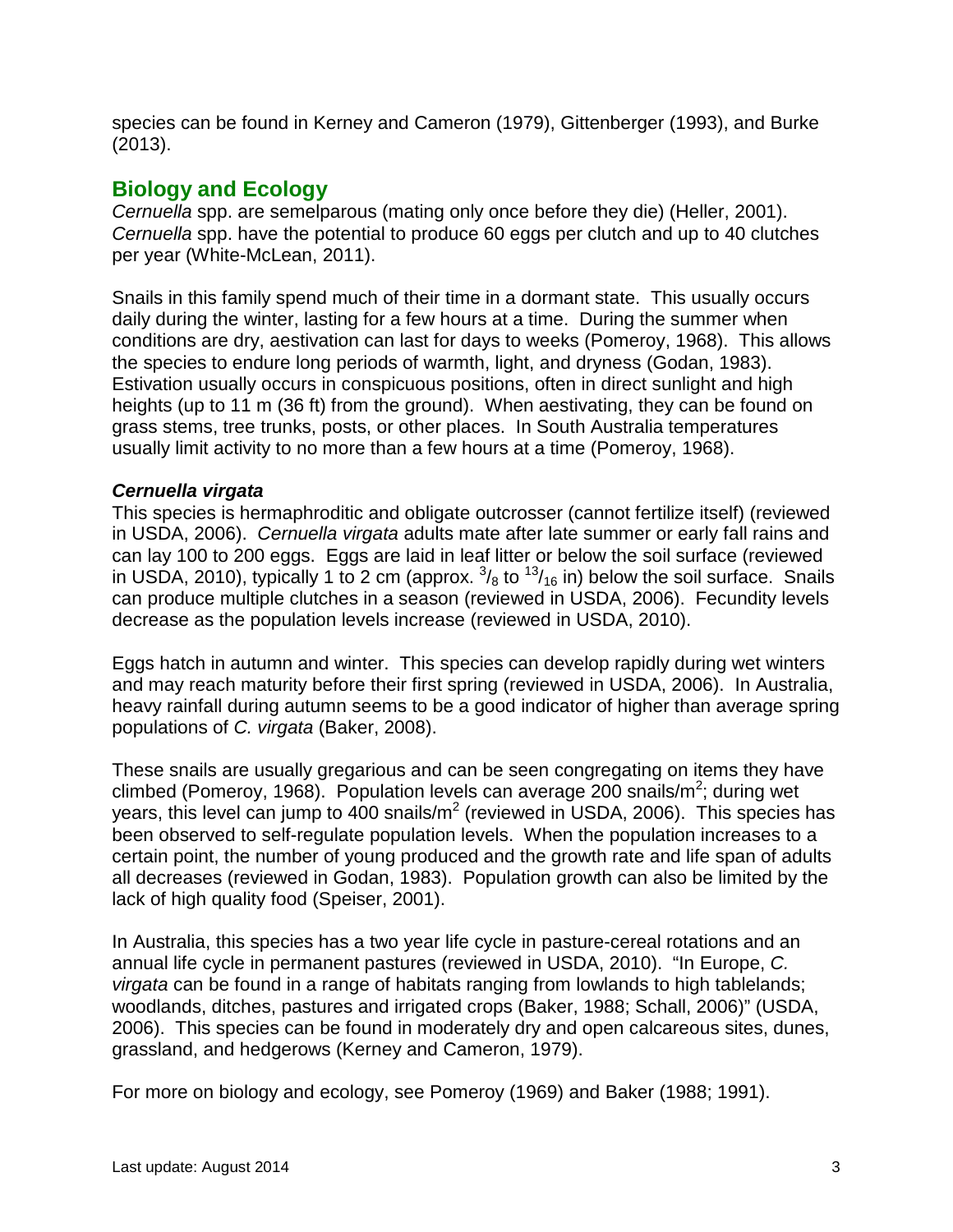### **Damage**

Visual signs of *Cernuella* spp. can include chewing or rasping damage to plants, presence of eggs, juveniles and adults, empty snail shells, mucus and slime trails, ribbon like feces.

#### *Cernuella virgata*

*Cernuella virgata* is found atop plants during summertime and may also be found feeding on new growth earlier in the season. These snails aestivate on plant heads and stalks (Fig. 10), which contaminate crops and clog machinery.

Areas previously infested with snails can prevent reestablishment of site as pastureland, as livestock often reject slime contaminated hay and forage (Baker, 2002). Feeding damage occurs in winter and spring when populations are high (Carne-Cavagnaro et al., 2006).

Godan (1983) lists this species as a pest of fodder plants (sainfoin, lucern, clover). It will eat young plants and leaves.

### **Pest Importance**

*Cernuella* spp. are considered pests of small grains and seeding production. This species can damage seedling crops (wheat, barley, peas, oil seeds) as well as ornamental plants (Biosecurity New Zealand, 2005).

#### *Cernuella virgata*

In southern Australia, there are four introduced snail species that cause damage to grain crops and pastures: *Cernuella virgata*, *Cochlicella acuta*, *Cochlicella barbara*, and *Theba pisana* (Baker, 2002). This species, in association with the

other three, can become a contaminant of small grains due to large amounts of them aggregating on crops. Significant economic losses can occur to farmers due to this aggregation behavior which causes damage to the crop and damage to machinery during harvest (White-McLean, 2011). Contaminated grain can be cleaned mechanically, but this is costly and difficult (Baker, 2002). *Cernuella virgata* also causes damage to canola seedlings in Australia. It "may cause direct feeding damage to canola in early winter, just as they [pest snails including *C. virgata*] attack pastures and other crops in southern Australia (Baker 1986, 1989)" (Gu et al., 2007).

Large numbers of snails can also cause an increase in moisture content which can lead to secondary infestation by fungal pathogens. This can in turn lead to the production of toxins in the grain. Grains contaminated with toxins are unmarketable and cannot be used for human or animal consumption. Shipments of grains contaminated with this species have previously been rejected by other countries (White-McLean, 2011). Baker (2002) states that contaminated material "has damaged Australia's international reputation as a supplier of good-quality grain and poses a serious threat to the



**Figure 10.** Multiple *C. virgata* on tree trunk. Photo courtesy of L. Poggiani, HU www.lavalledelmetaur o.itU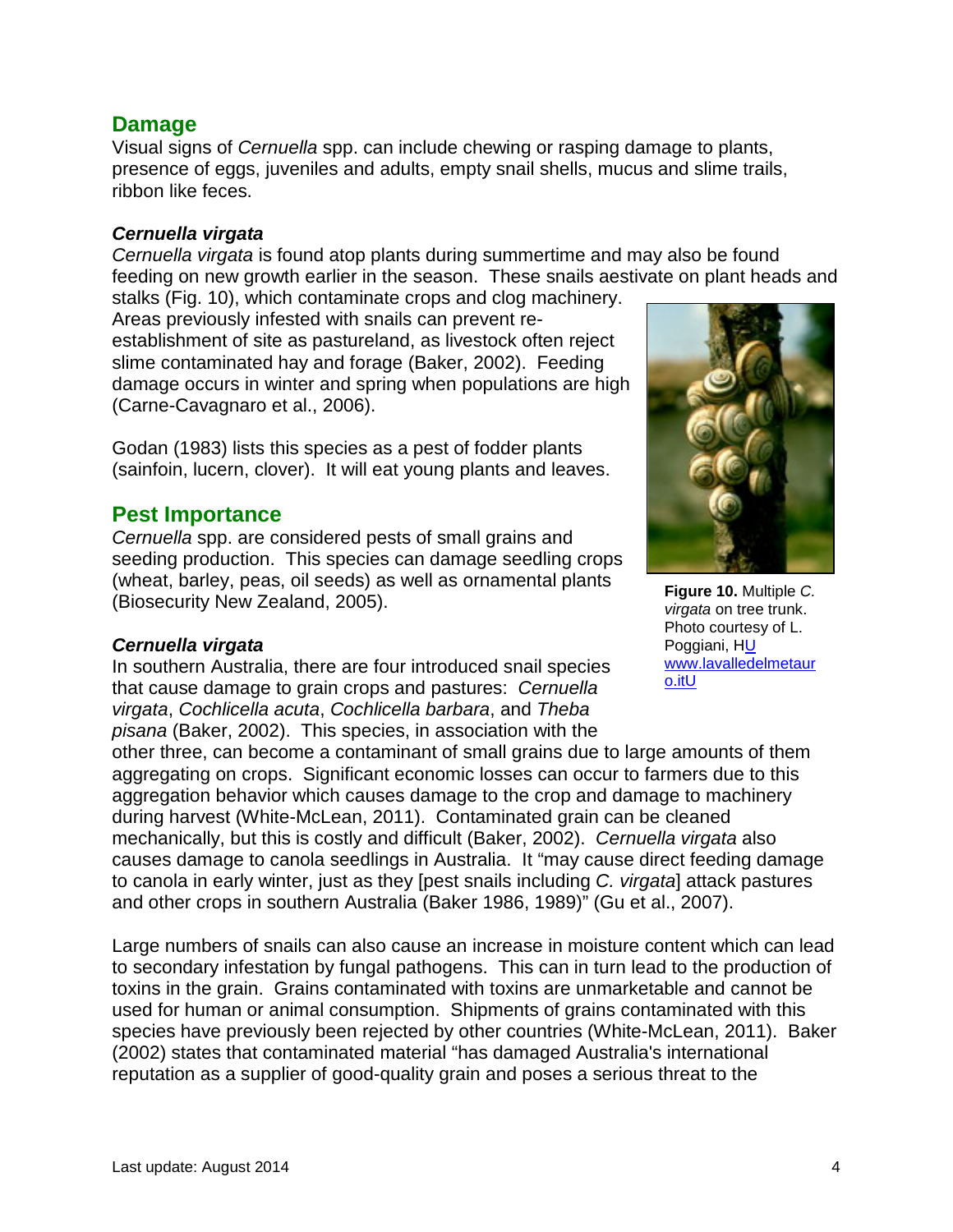marketing of future exports". USDA (2006) states that *Cernuella virgata* has the potential to cause trade issues between the United States and Canada.

*Cernuella virgata* can also cause loss of wheat, barley, and oilseed rape seedlings during crop establishment (Baker, 2002).

There do not seem to be many records of this species being a pest outside of Australia. This may be because the populations are controlled by natural enemies.

#### *Cernuella neglecta*

*Cernuella neglecta* is considered a pest in Belgium (reviewed in Godan, 1983).

### **Known Food Sources\***

This species feeds on organic matter and decaying plants. It can also feed on a variety of crop and pasture plants (USDA, 2006). Godan (1983) lists this species as a pest of fodder plants (leaves and young plants of clover, lucern, and sainfoin).

*Brassica napis* (rape), *Cynara cardunculus* (wild artichoke), *Hordeum vulgare* (barley), *Marrubium vulgare* (horehound), *Medicago sativa* (alfalfa), *Phaseolus* spp. (beans), *Pisum sativum* (pea), *Reseda lutea* (cut-leaf mignonette), *Rapistrum rugosum* (turnip weed), *Triticum* spp. (wheat), and *Trifolium* spp. (clover) (Schall, 2006).

During the summer, this species can be found on robust weeds including *Marrubium vulgare* (horehound), *Reseda lutea* (cutleaf mignonette), and *Rapistrum rugosum* (turnip weed) (Baker, 2002).

\*Terrestrial mollusks do not show host specificity and can feed on multiple crops as well as other materials, like decaying organic matter.

### **Pathogen or Associated Organisms Vectored**

#### **Human and Animal Pathogens**

This species can vector protostrongylid nematodes (small lungworms) (Cabaret, 1988).

*Cernuella* spp. are known to vector *Aelurostrongylus abstrusus* (cat lungworm), *Brachylaima cribbi* (intestinal fluke)\* and *Dicrocoelium dendriticum* (lancet fluke) (Baker, 1986; López et al., 2005). They can also transmit *Cystocaulus ocreatus*, *Muellerius capillaris*, and *Neostrongylus linearis* to livestock.

#### *Cernuella virgata*

*Cernuella virgata* is an intermediate host of *Davainea proglottina*, which can infect chickens (Godan, 1983). *Cernuella virgata* is also implicated in protostrongylid transmission affecting livestock (reviewed in USDA, 2010).

\*This parasite can infect humans (Butcher et al., 2002).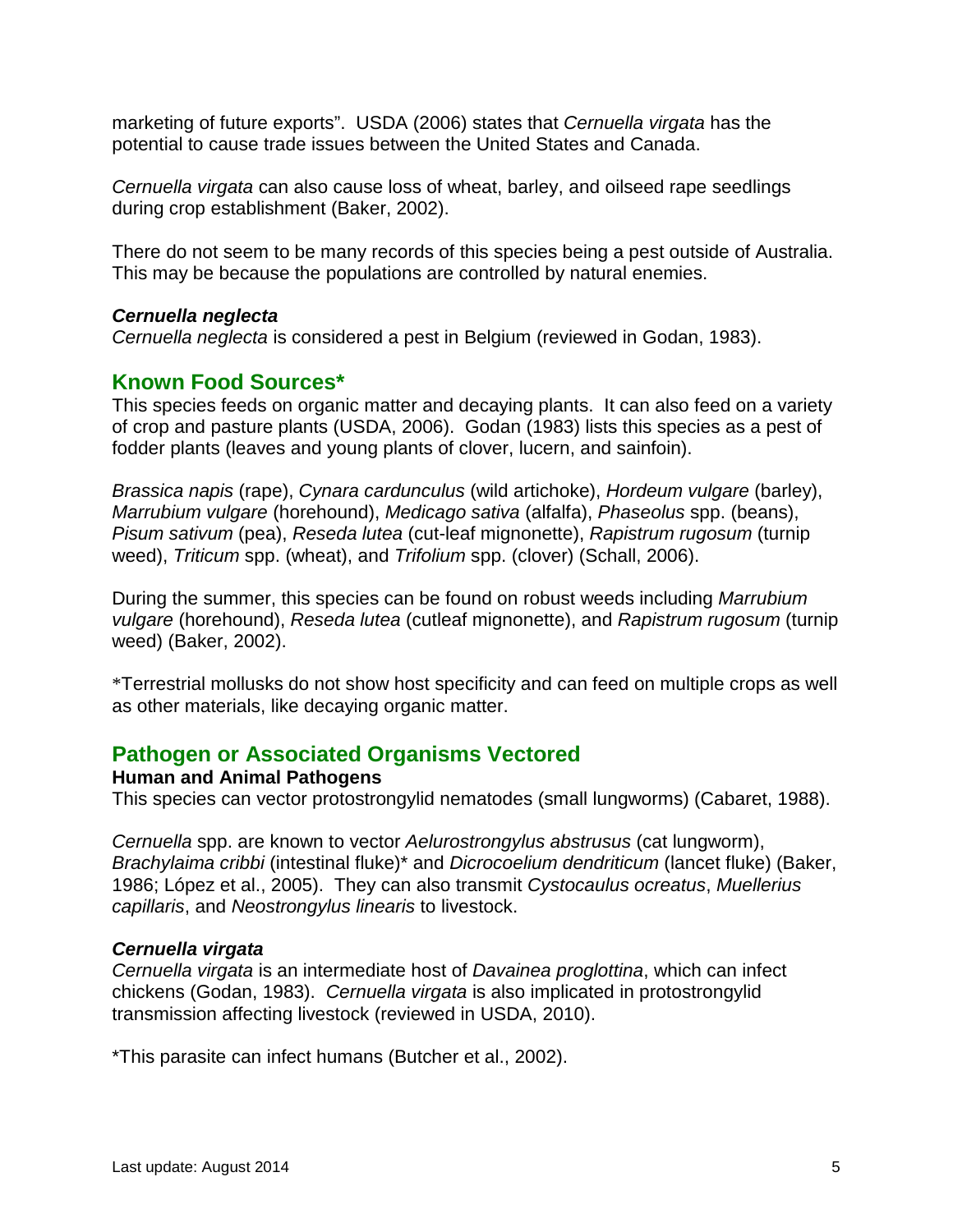Note: While most cases of human infections result from consumption of raw or partially cooked snail meat, government inspectors, officers and field surveyors are at-risk due to the handling of live snail, samples, and potential exposure to mucus secretions. *Wear gloves when handling mollusks and wash hands thoroughly after any mollusk survey or inspection activities.*

#### **Plant Pathogens**

Unknown.

## **Known Distribution**

Distribution lists may not be all inclusive.

#### *Cernuella virgata*

This species is predominantly found in the Mediterranean Basin.

**Africa:** Morocco, Tunisia; **Asia:** Turkey; **Europe:** Albania, Andorra, Austria, Belgium, Bosnia and Herzegovina, Bulgaria, Croatia, France, Gibraltar, Greece, Ireland, Italy, Macedonia, Malta, Netherlands, Portugal, Romania, Spain, Ukraine, and United Kingdom; **Oceania:** Australia (Lahmar et al., 1990; Örstan et al., 2005; USDA, 2006; USDA, 2010; Bank, 2011).

### **Pathway**

#### *Cernuella cisalpina*

*Cernuella cisalpina* has previously been found on imported military shipping containers (Mack, n.d.). It has also been intercepted on tile shipments from Italy (Tang, 2004).

#### *Cernuella virgata*

This species was previously introduced into South Australia from Europe in the beginning of the  $20<sup>th</sup>$  century. It has also been introduced into other countries, including Turkey (Örstan et al., 2005).

This species cannot move long distances on its own; however, it can be spread as a hitchhiker pest. Cowie et al. (2009) state that hygromiids (including *C. virgata*) are prone to being imported into the United States in association with tiles from southern Europe. An interception in New Zealand occurred in 2005 on an imported boat from Australia (Biosecurity New Zealand, 2005).

This species has been intercepted at U.S. ports of entry over 550 times. Many of the interceptions occur on non-host material, including tiles (250), containers (119), ceramic tiles (27), marble/marble tiles (17), and machinery (11). Approximately 39 interceptions occurred on a variety of plant material including citrus (6), *Pittosporum* sp. (4), and *Viburnum* sp. Most interceptions occurred on general cargo (475), permit cargo (45) and baggage (23) (AQAS, 2013, queried July 15, 2013).

This species has also previously been intercepted in soil (Godan, 1983).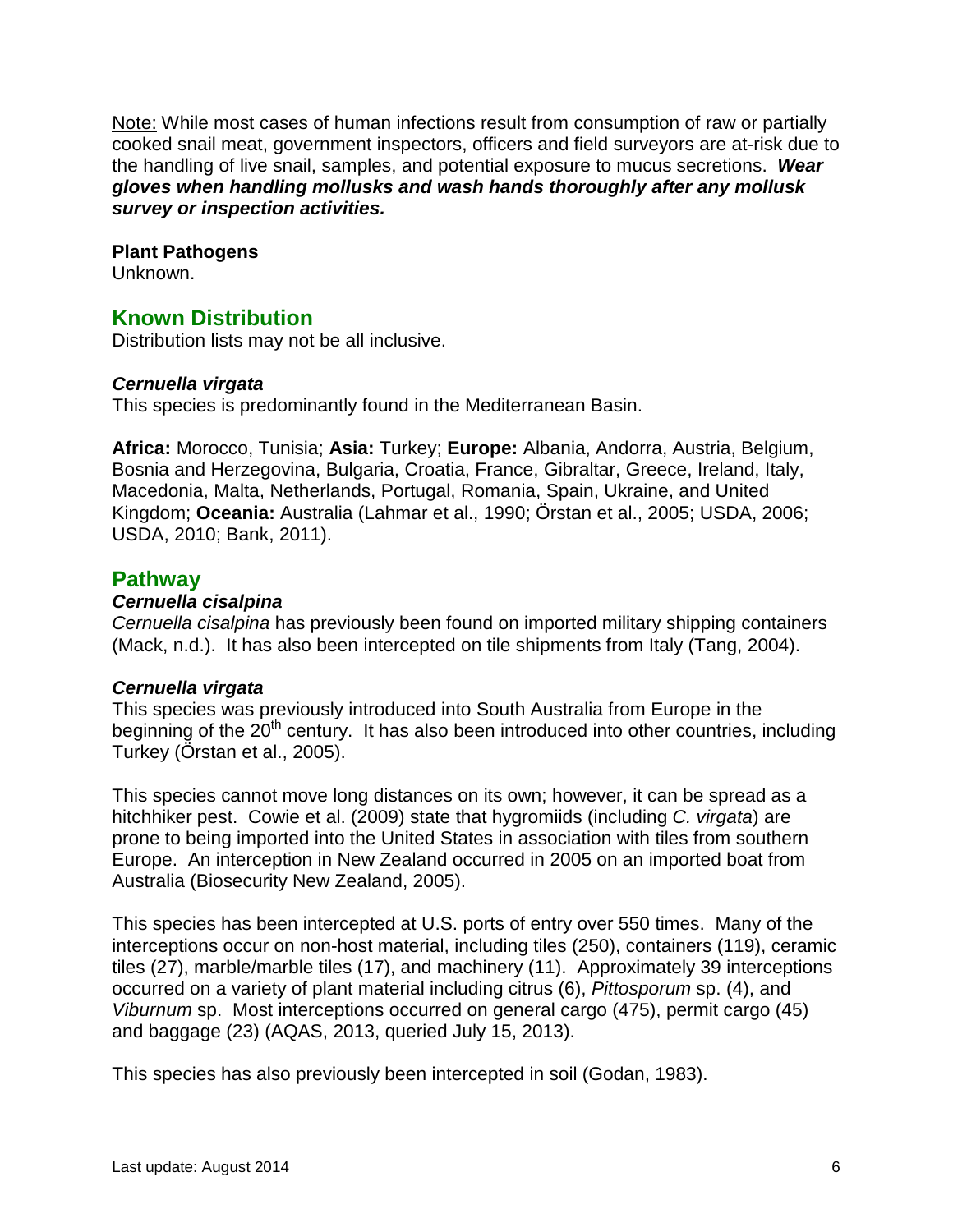## **Potential Distribution within the United States**

### *Cernuella virgata*

This species can be found in coastal habitats and is widespread in countries bordering the Mediterranean. It is also found throughout temperate regions of Australia (Baker, 1986).

According to White-McLean (2011) this species is currently present in North Carolina. However, USDA (2010) states that this species was found in North Carolina in 2000 but was eradicated by 2001.

This species detected in Washington in 2005 and 2006 (NAPIS, 2007; USDA, 2010). This population became an active eradication target in 2007 (USDA, 2010). There is also a report of this species in California (Hardy, 2004); however, USDA (2006) states that this report is erroneous and likely another exotic snail, *Theba pissana*. Burke (2013) lists *Cernuella virgata* as present in the Pacific Northwest.

*Cernuella virgata* can endure warm, sunny, and dry areas over relatively long periods meaning it has the potential of being widely distributed (Godan, 1983).

### **Survey**

#### **CAPS-Approved Method\*:**

Visual. See the Introduction to the mollusk manual for specific information on visual surveys.

Notes: Negative data for the genera *Cernuella*, *Cochlicella*, and *Monacha* can be entered at the genus level if no individuals of that genus are found in the sample and if the sampling method used will capture individuals of that genus if they are present in the environment from which that sample was taken. All species of these genera are exotic and not native to the U.S. All positives, regardless of genus, must be reported at the species level; no positive entries at the genus level are allowed.

#### Survey Site Selection

New introductions of terrestrial mollusks will likely be related to commerce and humanassisted movement. The habitat and land-use type of each survey site may be variable, ranging from agricultural land, to residential or industrial features. When planning the survey route for a particular site, examine the following microhabitats:

- Near heavily vegetated areas, especially gardens and fields where plants have been damaged by feeding;
- Under rocks, asphalt or cement pieces that are in loose contact with the ground surface;
- Discarded wooden boards and planks, fallen trees, logs, and branches;
- Damp leaf litter (not wet or soggy), compost piles, and rubbish heaps;
- Under flower pots, planters, rubber mats, tires, and other items in contact with the soil; and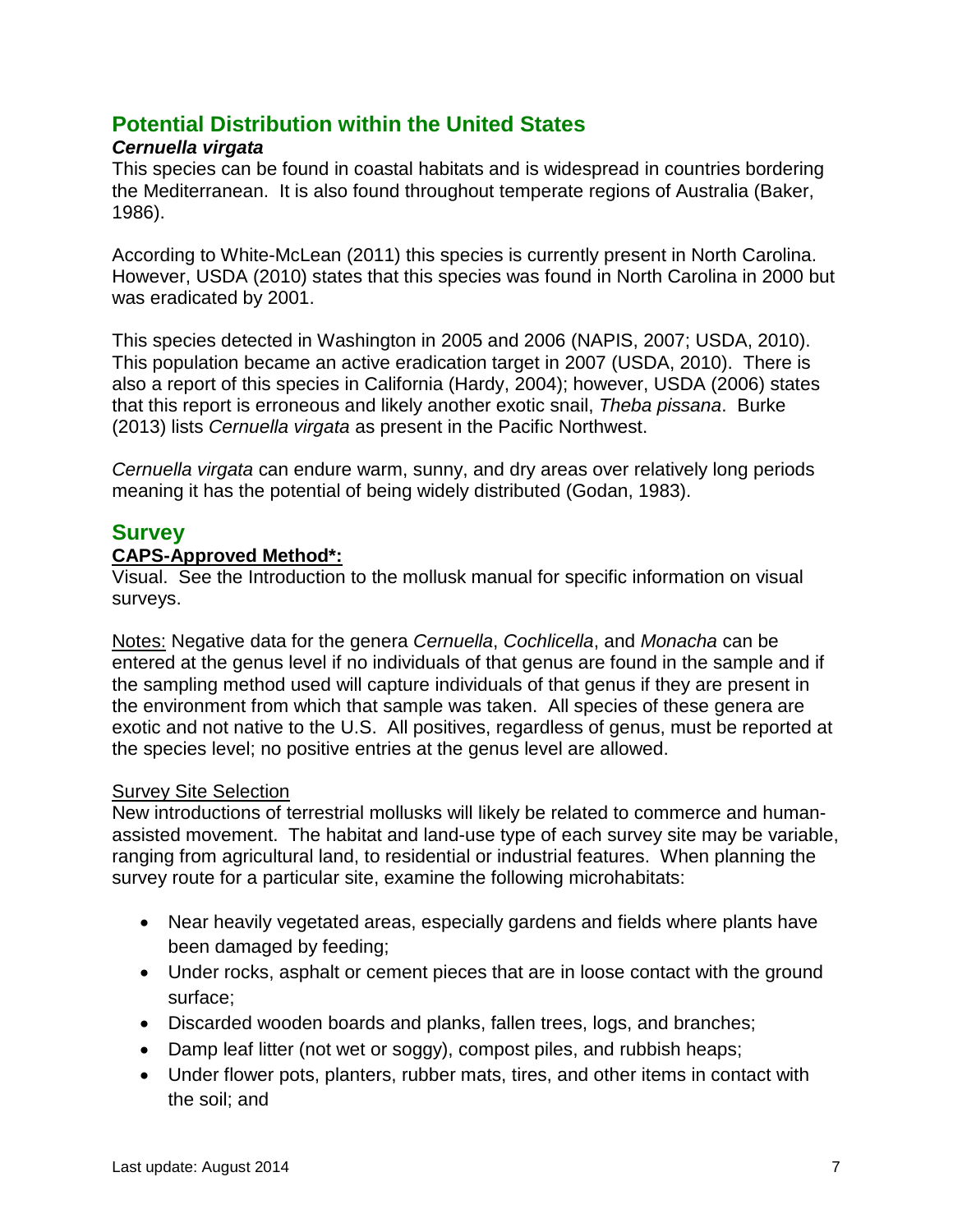• Standing rock walls, cement pilings, broken concrete, and grave markers.

### Trap Placement

Trapping *cannot* be used alone but can be used to supplement visual surveying. Trapping for terrestrial mollusks is not species-specific and will attract non-target species, including non-mollusks. Platform or baiting traps can be used to supplement visual inspection. Trap placement can occur in the same areas that visual surveys occur.

#### Time of year to survey

Most species of terrestrial mollusks are active during nocturnal hours, when environmental conditions are cool and wet. Some species may also be active during daylight, especially during overcast and rainy days in the spring and fall. If possible, plan surveys during spring and fall, during the early morning, and on overcast days. Many slugs and snails have diurnal patterns of activity, so early morning and evening hours may be the best time to carry out a survey (Pearce and Örstan, 2006).

\*For the most up-to-date methods for survey and identification, see Approved Methods on the CAPS Resource and Collaboration Site, at http://caps.ceris.purdue.edu/.

## **Key Diagnostics/Identification**

### **CAPS-Approved Method\*:**

Morphological: Confirmation requires a morphological identification. All specimens should be submitted to Patrick Marquez. He is able to identify (even immature specimens) to the species level for this genus.

A key to the genera in Hygromiidae (including *Cernuella virgata*) in the Pacific Northwest is found in Burke (2013).

A key to terrestrial mollusks (including *Cernuella* spp.) is found here: [http://idtools.org/id/mollusc/index.php.](http://idtools.org/id/mollusc/index.php)

\*For the most up-to-date methods for survey and identification, see Approved Methods on the CAPS Resource and Collaboration Site, at http://caps.ceris.purdue.edu/.

## **Easily Confused Species**

*Cernuella virgata* closely resembles the white Italian snail (*Theba pisana*) in appearance and pest status. *Cernuella virgata* can be differentiated from *T. pisana* by more pronounced spiral banding. Also, the umbilicus (hole about which the shell spirals) appears as a circular hole rather than being partially obscured as in the white Italian snail (CABI, 2007).

Kerney and Cameron (1979) state that this species is also similar to *Helicella bolenensis*, *Cernuella neglecta* and *Cernuella aginnica*, none of which are known to occur in the United States. A shell description of *Cernuella neglecta* and *Cernuella aginnica* can be found in Kerney and Cameron (1979). *Helicella bolenensis* "usually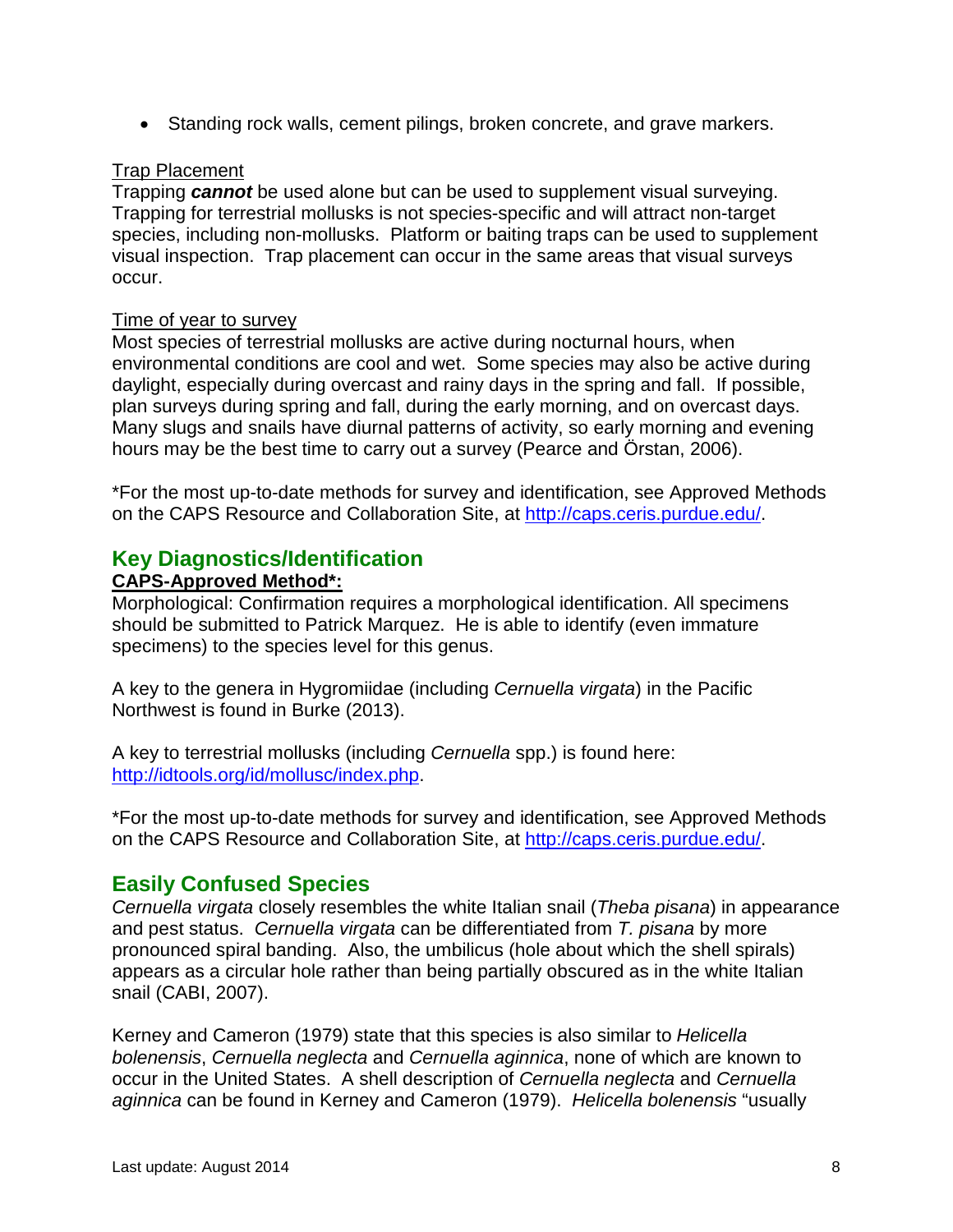lacks bands, is yellowish-white with stronger, more regular growthridges" while the last two "are more depressed and have larger umbilici" (Kerney and Cameron, 1979).

Burke (2013) states that *C. virgata* is similar to *Candidula intersecta*. "Both are recognized by their rather globose shells, the thickened rides around the inside of their apertures, and spiral banding". *Cernuella virgata* is usually larger; "its whorls increase more rapidly and its growth-wrinkles are finer and less consistent" (Burke, 2013).

#### **References**

**Baker, G. H. 1986.** The biology and control of white snails (Mollusca: Helicidae), introduced pests in Australia. CSIRO Aust. Div. Entomol. Tech. Pap. 25: 1-31.

**Baker, G. H. 1988.** The life history, population dynamics and polymorphism of *Cernuella virgata* (Mollusca: Helicidae). Australian Journal of Zoology 36: 497-512.

**Baker, G. H. 1991.** Production of eggs and young snails by adult *Theba pisana* (Müller) and *Cernuella virgata* (da Costa) (Mollusca: Helicidae) in laboratory cultures and field populations. Australian Journal of Zoology 39: 673-679.

**Baker, G. H. 2002.** Helicidae and Hygromiidae as Pests in Cereal Crops and Pastures in Southern Australia. *In* Barker, G. M. *(Ed.),* Molluscs as Crop Pests, 193-215. New York: CAB International.

**Baker, G. H. 2008.** The population dynamics of the Mediterranean snails *Cernuella virgata*, *Cochlicella acuta* (Hygromiidae) and *Theba pisana* (Helicidae) in pasture-cereal rotations in South Australia: a 20 year study. Australian Journal of Experimental Agriculture 48: 1514-1522.

**Bank, R. A. 2011.** Fauna Europaea: *Cernuella* (*Cernuella*) *virgata* (Da Costa 1778). Fauna Europaea version 2.6.2. Available online at: [http://www.faunaeur.org.](http://www.faunaeur.org/)

**Biosecurity New Zealand. 2005.** Have you seen this snail? MAF, Biosecurity New Zealand. 1 p.

**Burke, T. E. 2013.** Land Snails and Slugs of the Pacific Northwest. Oregon State University Press, Corvallis, OR. 344 pp.

**Butcher, A. R., J. K. Brealey, D. I. Grove, and R. B. Dymock. 2002.** *Brachylaima cribbi* (Digenea: Brachylaimidae): scanning electron microscopical observations of the life-cycle stages. Journal of Helminthology 76: 207-215.

**Cabaret, J. 1988.** Natural infection of land-snails by protostrongylids on a pasture grazed by sheep in the Rabat area of Morocco. Veterinary Parasitology 26: 297-304.

**CABI. 2007.** Crop protection compendium: global module. Commonwealth Agricultural Bureau International, Wallingford, UK. http://www.cabi.org/compendia/cpc/.

**Carne-Cavagnaro, V. L., M. A. Keller, and G. H. Baker. 2006.** Soil moisture and soil type influence the breeding behavior of the pest snail *Cernuella virgata* (da Costa). Applied Soil Ecology 33: 235-242.

**Cowie, R. H., R. T. Dillon, Jr., D. G. Robinson, and J. W. Smith. 2009.** Alien non-marine snails and slugs of priority quarantine importance in the United States: a preliminary risk assessment. Amer. Malac. Bull. 27: 113-132.

**Gittenberger, E. 1993.** On *Cernuella virgata* (Da Costa, 1778) and two Iberian *Xerosecta* species (Mollusca: Gastropoda Pulmonata: Hygromiidae). Zoologische Mededelingen 67: 295-302.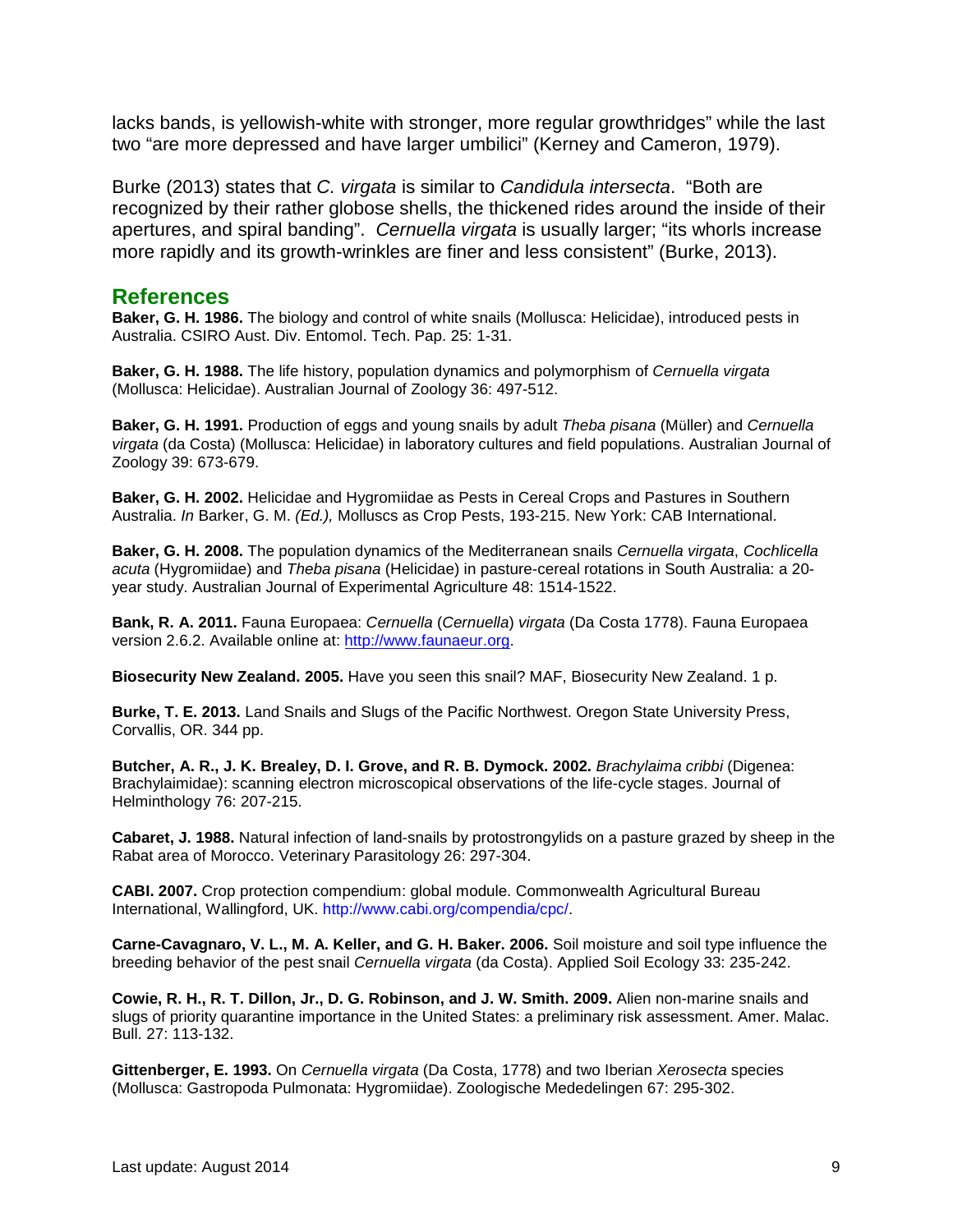**Godan, D. 1983.** Pest Slugs and Snails, Biology and Control. Springer-Verlag Berlin Heidelberg, New York. 445 pp.

**Gu, H., G. P. Fitt, and G. H. Baker. 2007.** Invertebrate pests of canola and their management in Australia: a review. Australian Journal of Entomology 46: 231-243.

**Hardy, A. R. 2004.** Exotic mollusks intercepted or established in California, and the impact upon California Agriculture. In: 2004 Plant Pest Diagnostics Laboratory Report. California Department of Food and Agriculture. http://www.cdfa.ca.gov/phpps/ppd/PDF/PPDC2004.pdf.

**Heller, J. 2001.** Life history strategies. In G. M. Barker (ed.). The Biology of Terrestrial Molluscs. pp. 413- 445.

**Kerney, M. P. and R. A. D. Cameron. 1979.** A Field Guide to the Land Snails of Britain and North-west Europe. Collins. St. James's Place, London. 288 pp.

**Lahmar, S., J. Cabaret, and T. Cheniti, 1990.** Land snails and periods at high risk for protostrongylid infection on a sheep-grazed pasture of northeast Tunisia. Vet. Parasitol., 36: 105-115.

**López, C., R. Panadero, A. Paz, R. Sánchez-Andrade, P. Díaz, P. Díaz-Baños, and P. Morrondo. 2005.** Larval development of *Aelurostrongylus abstrusus* (Nematoda, Angiostrongylidae) in experimentally infected *Cernuella* (*Cernuella*) *virgata* (Mollusca, Helicidae). Parasitol Res 95: 13-16.

**Mack, R. No date.** Use of steam heat to control an invasive hitchhiking snail, *Cernuella cisalpina*, on imported military shipping containers.

**NAPIS.** National Pest Information System. http://napis.ceris.purdue.edu/.

**Örstan, A., T. A. Pierce, and F. Welter-Schultes. 2005.** Land snail diversity in a threatened limestone district near Istanbul, Turkey. Animal Biodiversity and Conservation 28(2): 181-188.

**Pearce, T. A. and A. Örstan, 2006.** Chapter 22. Terrestrial Gastropoda. In Sturm, C. F., T. A. Pierce, and A. Valdés (eds.). The Mollusks: A Guide to Their Study, Collection, and Preservation. American Malacological Society.

**Pomeroy, D. E. 1968.** Dormancy in the land snail, *Helicella virgata* (Pulmonata: Helicidae). Aust. J. Zool., 16: 857-869.

**Pomeroy, D. E. 1969.** Some aspects of the ecology of the land snail, *Helicella virgata*, in South Australia. Aust. J. Zool., 17: 495-514.

**Speiser, B. 2001.** Food and feeding behavior. In G. M. Barker (ed.). The Biology of Terrestrial Molluscs. pp. 259-288.

**Tang, W. 2004.** Hitchhiking mollusks on tile shipments from Italy. In Abstracts – American Malacological Society, Sanibel 2004.

**USDA. 2006.** NPAG et Report *Cernuella virgata* de Costa 1778: Vineyard snail. USDA-APHIS-PPQ-CPHST-PERAL, New Pest Advisory Group. 4 pp.

**USDA. 2010.** New Pest Response Guidelines: Temperate Terrestrial Gastropods. USDA-APHIS-PPQ, Emergency and Domestic Programs, Riverdale, Maryland.

**White-McLean, J. A. 2011.** Terrestrial Mollusc Tool. USDA-APHIS-PPQ, Center for Plant Health Science and Technology and the University of Florida. Accessed July 12, 2013 from: [http://idtools.org/id/mollusc.](http://idtools.org/id/mollusc)